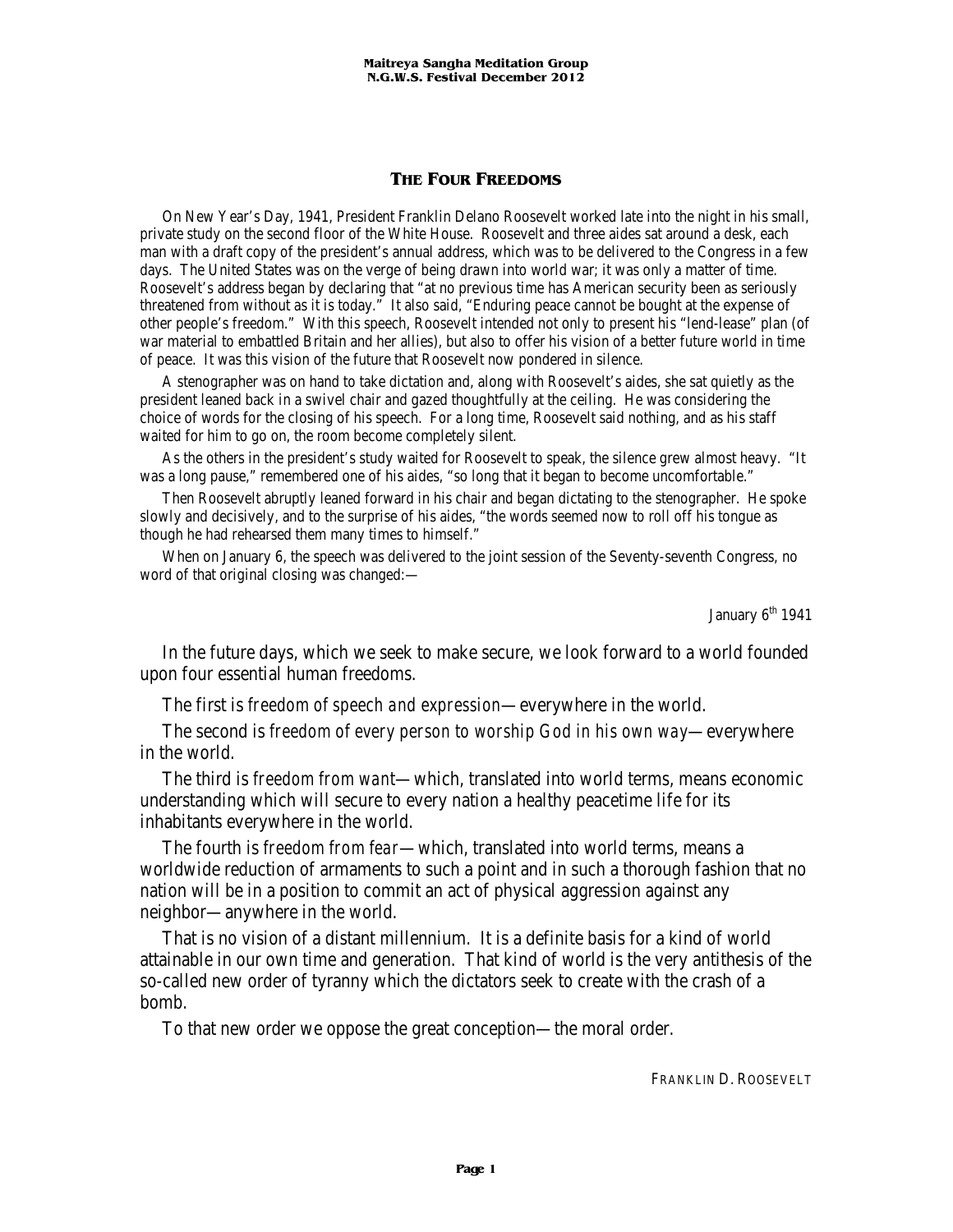# THE EIGHT POINTS OF THE ATLANTIC CHARTER

August 14, 1941

*On August 14, 1941,* PRESIDENT FRANKLIN D. ROOSEVELT *and* PRIME MINISTER WINSTON CHURCHILL*, at the conclusion of their mid-ocean conference, made the following joint declaration of "certain common principles in the national policies of their respective countries on which they base their hopes for a better future for the world."*

FIRST, their countries seek no aggrandizement, territorial or other;

SECOND, they desire to see no territorial changes that do not accord with the freely expressed wishes of the peoples concerned;

THIRD, they respect the right of all peoples to choose the form of government under which they will live; and they wish to see sovereign rights and self-government restored to those who have been forcibly deprived of them;

FOURTH, they will endeavour, with due respect for their existing obligations, to further the enjoyment by all States, great or small, victor or vanquished, of access, on equal terms, to the trade and to the raw materials of the world which are needed for their economic prosperity;

FIFTH, they desire to bring about the fullest collaboration between all nations in the economic field with the object of securing, for all improved labour standards, economic advancement and social security;

SIXTH, after the final destruction of the Nazi tyranny, they hope to see established a peace which will afford to all nations the means of dwelling in safety within their own boundaries, and which will afford assurance that all the men in all the lands may live out their lives in freedom from fear and want;

SEVENTH, such a peace should enable all men to traverse the high seas and oceans without hindrance;

EIGHTH, they believe that all the nations of the world, for realistic as well as spiritual reasons, must come to the abandonment of the use of force. Since no future peace can be maintained if land, sea or air armaments continue to be employed by nations which threaten, or may threaten, aggression outside of their frontiers, they believe, pending the establishment of a wider and permanent system of general security, that the disarmament of such nations is essential. They will likewise aid and encourage all other practicable measures which will lighten for peace-loving peoples the crushing burden of armaments.

> FRANKLIN D. ROOSEVELT WINSTON CHURCHILL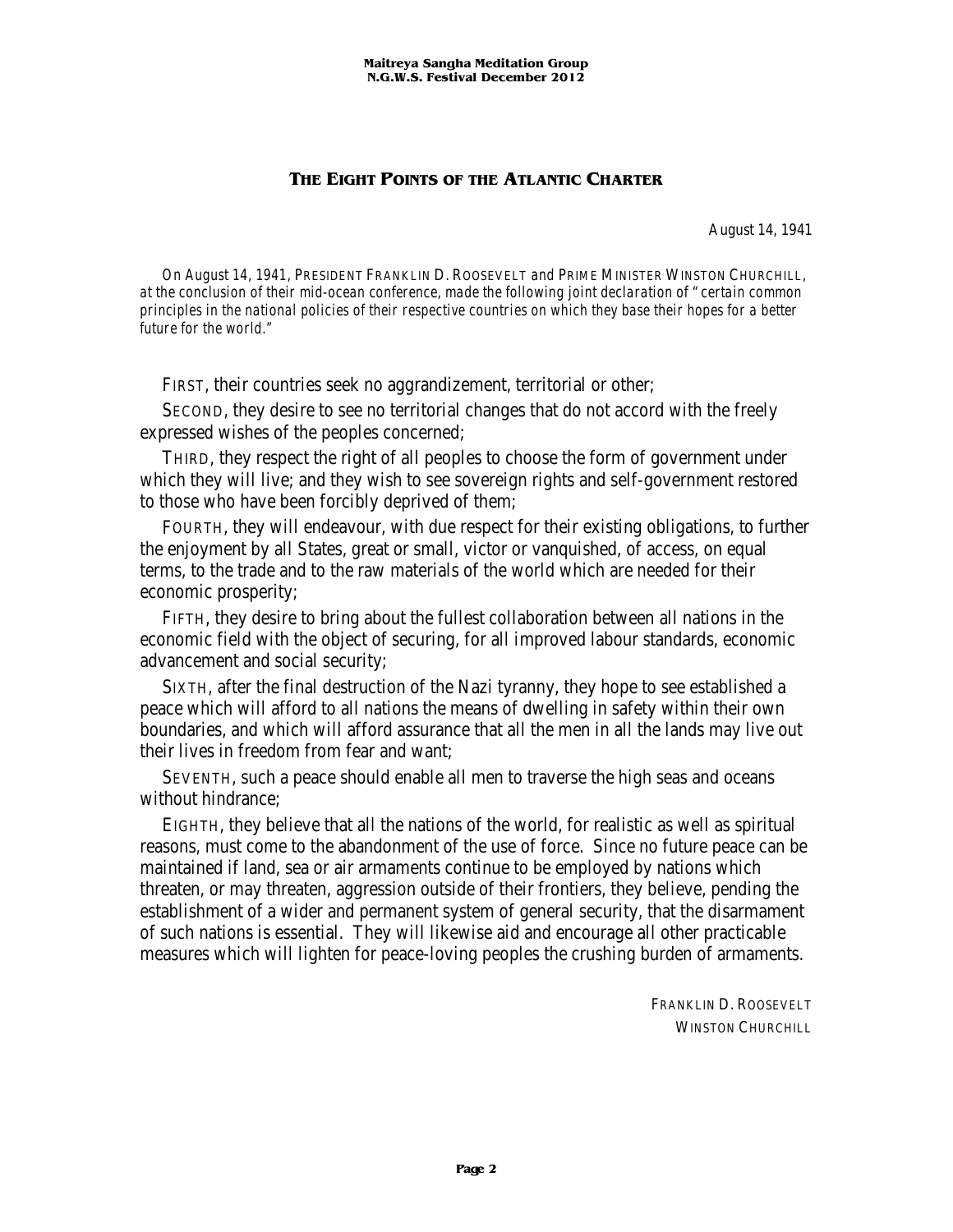## THE UNIVERSAL DECLARATION OF HUMAN RIGHTS

On December 10, 1948, the General Assembly of the United Nations adopted and proclaimed the Universal Declaration of Human Rights, the full text of which appears on the following pages. Following this historic act the Assembly called upon all Member countries to publicize the text of the Declaration and "to cause it to be disseminated, displayed, read and expounded principally in schools and other educational institutions, without distinction based on the political status of country or territories."

# PREAMBLE

**Whereas** recognition of the inherent dignity and of the equal and inalienable rights of all members of the human family is the foundation of freedom, justice and peace in the world,

**Whereas** disregard and contempt for human rights have resulted in various acts which have outraged the conscience of mankind, and the advent of a world in which human beings shall enjoy freedom of speech and belief and freedom from fear and want has been proclaimed as the highest aspiration of the common people,

**Whereas** it is essential, if man is not to be compelled to have recourse, as a last resort, to rebellion against tyranny and oppression, that human rights should be protected as the highest aspiration of the common people,

**Whereas** it is essential, if man is not to be compelled to have recourse, as a last resort, to rebellion against tyranny and oppression, that human rights should be protected by the rule of law,

**Whereas** it is essential to promote the development of friendly relations between nations,

**Whereas** the peoples of the United Nations have in the Charter reaffirmed their faith in fundamental human rights, in the dignity and worth of the human person and in the equal rights of men and women, and have determined to promote social progress and better standards of life in larger freedom.

**Whereas** Member States have pledged themselves to achieve, in cooperation with the United Nations, the promotion of universal respect for and observance of human rights and fundamental freedoms,

**Whereas** a common understanding of these rights and freedoms is of the greatest importance for the full realisation of this pledge.

*Now, therefore,*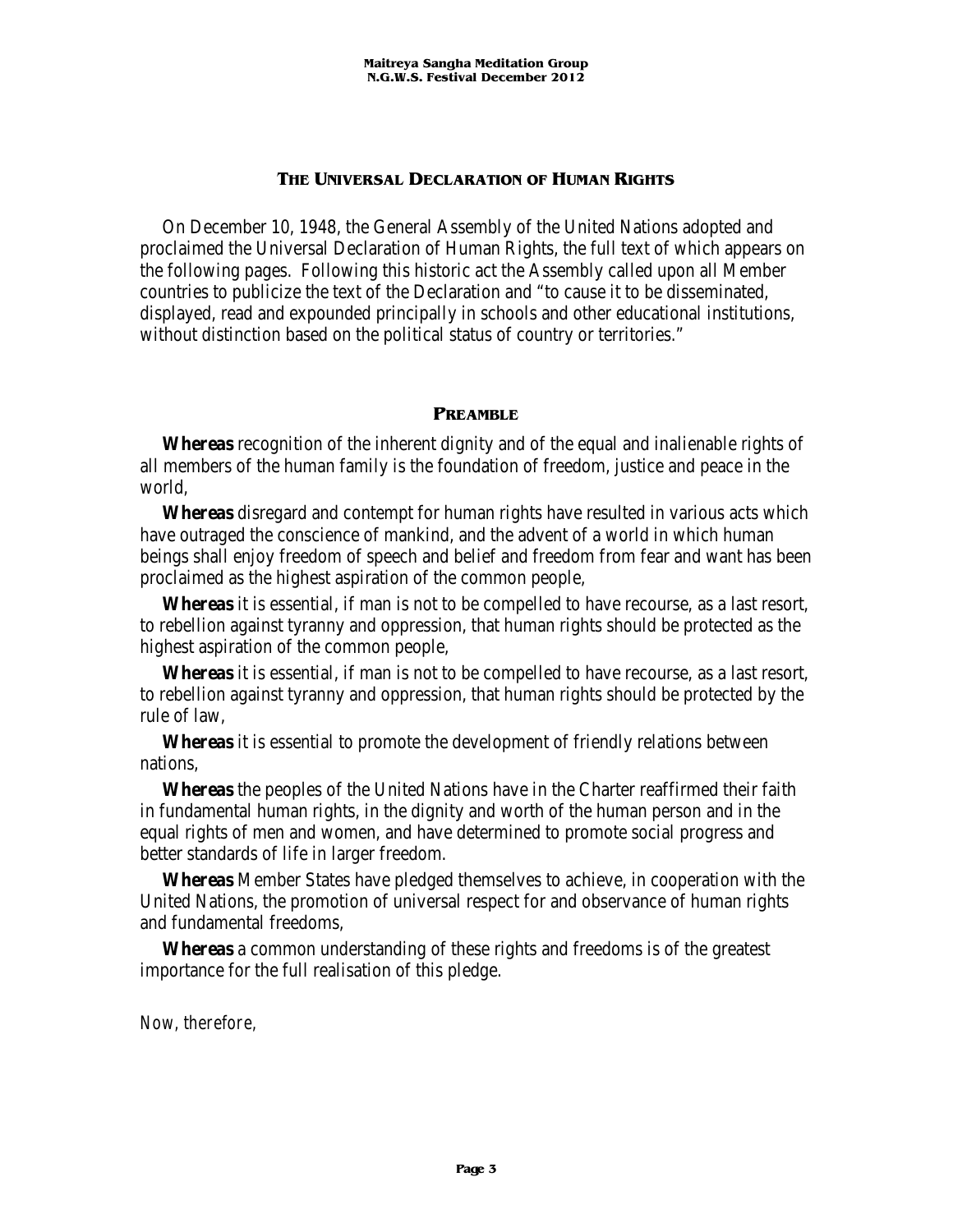## THE GENERAL ASSEMBLY

### *Proclaims*

The UNIVERSAL DECLARATION OF HUMAN RIGHTS as the common standard of achievement for all peoples and all nations, to the end that every individual and every organ of society, keeping this DECLARATION constantly in mind, shall strive by teaching and education to promote respect for these rights and freedoms and by progressive measures, national and international, to secure their universal and effective recognition and observance, both among the peoples of Member States themselves and among the peoples of territories under their jurisdiction.

- **Article 1.** All human beings are born free and equal in dignity and rights. They are endowed with reason and conscience and should act towards one another in a spirit of brotherhood.
- **Article 2.** Everyone is entitled to all the rights and freedoms set forth in this Declaration, without distinctions of any kind, such as race, colour, sex, language, religion, political or other opinion, national or social origin, property, birth or other status.

Furthermore, no distinction shall be made on the basis of the political, jurisdictional or international status of the country or territory to which a person belongs, whether it be independent, trust, non-self-governing or under any other limitation of sovereignty.

- **Article 3.** Everyone has the right to life, liberty, and security of person.
- **Article 4.** No one shall be held in slavery or servitude, slavery and the slave trade shall be prohibited in all their forms.
- **Article 5.** No one shall be subjected to torture or to cruel, inhuman or degrading treatment or punishment.
- **Article 6.** Everyone has the right to recognition everywhere as a person before the law.
- **Article 7.** All are equal before the law and are entitled without any discrimination to equal protection of the law. All are entitled to equal protection against any discrimination in violation of this Declaration and against any incitement to such discrimination.
- **Article 8.** Everyone has the right to an effective remedy by the competent national tribunals for acts violating the fundamental rights granted him by the constitution or by law.
- **Article 9.** No one shall be subjected to arbitrary arrest, detention or exile.
- **Article 10.** Everyone is entitled in full equality to a fair and public hearing by an independent and impartial tribunal, in the determination of his rights and obligations and of any criminal charges against him.
- **Article 11.** (1) Everyone charged with a penal offence has the right to be presumed innocent until proven guilty according to law in a public trial at which he has had all the guarantees necessary for his defense.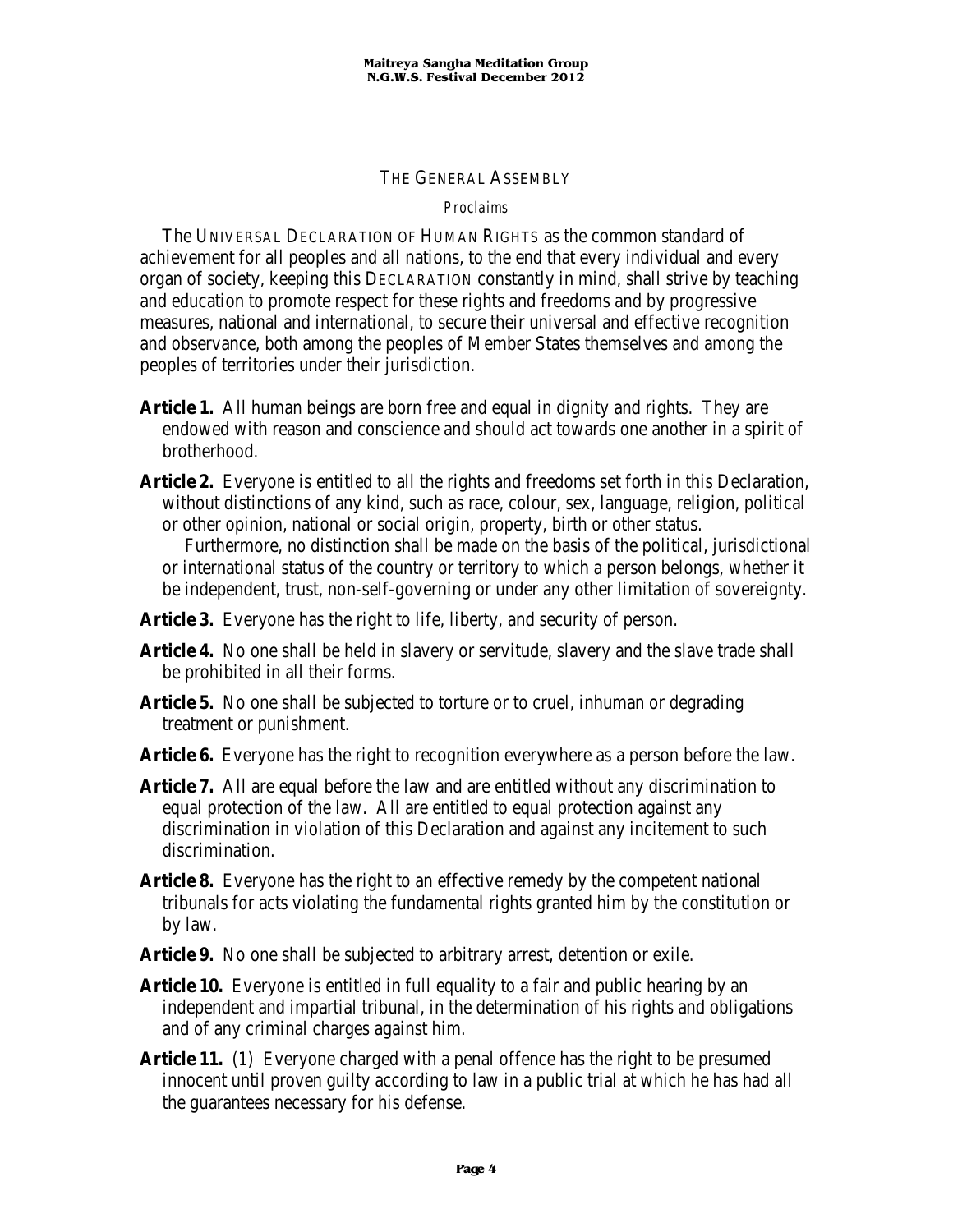(2) No one shall be held guilty of any penal offence on account of any act or omission which did not constitute a penal offence, under national or international law, at the time when it was committed. Nor shall a heavier penalty be imposed than the one that was applicable at the time of the penal offence was committed.

- **Article 12.** No one shall be subjected to arbitrary interference with his privacy, family, home or correspondence, nor to attacks upon his honour and reputation. Everyone has the right to the protection of the law against such interference or attacks.
- **Article 13.** (1) Everyone has the right to freedom of movement and residence within the borders of each state.

(2) Everyone has the right to leave any country, including his own, and to return to his country.

**Article 14.** (1) Everyone has the right to seek and to enjoy in other countries asylum from persecution.

(2) This right may not be invoked in the case of prosecutions genuinely arising from non-political crimes or from acts contrary to the purposes and principles of the United Nations.

**Article 15.** (1) Everyone has the right to a nationality.

(2) No one shall be arbitrarily deprived of his nationality nor denied the right to change his nationality.

**Article 16.** (1) Men and women of full age, without any limitation due to race, nationality or religion, have the right to marry and to found a family. They are entitled to equal rights as to marriage, during marriage and at is dissolution.

(2) Marriage shall be entered into only with the free consent of the intending spouses.

(3) The family is the natural and fundamental group unit of society and is entitled to protection by society and the State.

**Article 17.** (1) Everyone has the right to own property alone as well as in association with others.

(2) No one shall be arbitrarily deprived of his property.

- **Article 18.** Everyone has the right to freedom of thought, conscience and religion; this right includes freedom to change his religion or belief, and freedom, either alone or in community with others and in public or private, to manifest his religion or belief in teaching, practice, worship and observance.
- **Article 19.** Everyone has the right to freedom of opinion and expression; this right includes freedom to hold opinions without interference and to seek, receive and impart information and ideas through any media and regardless of frontiers.
- **Article 20.** (1) Everyone has the right to freedom of peaceful assembly and association. (2) No one may be compelled to belong to an association.
- **Article 21.** (1) Everyone has the right to take part in the government of his country, directly or through freely chosen representative.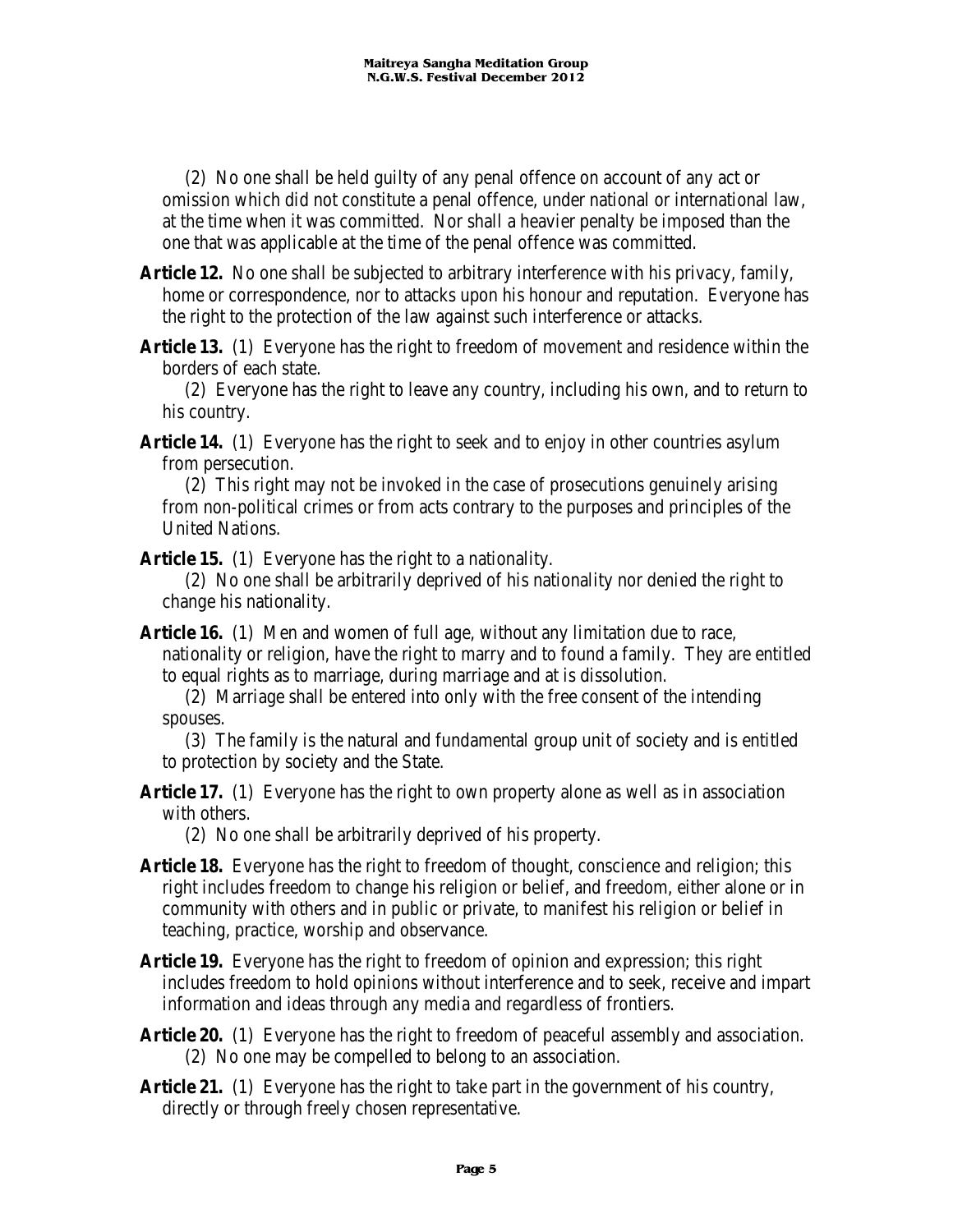(2) Everyone has the right of equal access to public service in his country.

(3) The will of the people shall be the basis of the authority of government; this will shall be expressed in periodic and genuine elections which shall be universal and equal suffrage shall be held by secret vote or by equivalent free voting procedures.

- **Article 22.** Everyone, as a member of society, has the right to social security and is entitled to realisation, through national effort and international cooperation and in accordance with the organisation and resources of each State, of the economic, social and cultural rights indispensable for his dignity and the free development of his personality.
- **Article 23.** (1) Everyone has the right to work, to free choice of employment, to just and favourable conditions of work and to protection against unemployment.

(2) Everyone, without any discrimination, has the right to equal pay for equal work.

(3) Everyone who works has the right to just and favourable remuneration ensuring for himself and his family an existence worthy of human dignity, and supplemented, if necessary, by other means of social protection.

(4) Everyone has the right to form and to join trade unions for the protection of his interests.

- **Article 24.** Everyone has the right to rest and leisure, including reasonable limitations of working hours and periodic holidays with pay.
- **Article 25.** (1) Everyone has the right to a standard of living adequate for the health and well-being of himself and of his family, including food, clothing, housing and medical care and necessary social services, and the right to security in the event of unemployment, sickness, disability, widowhood, old age or other lack of livelihood in circumstances beyond his control.

(2) Motherhood and childhood are entitled to special care and assistance. All children, whether born in or out of wedlock, shall enjoy the same social protection.

**Article 26.** (1) Everyone has the right to education. Education shall be free, at least in the elementary and fundamental stages. Elementary education shall be compulsory. Technical and professional education shall be made generally available and higher education shall be equally accessible to all on the basis of merit.

(2) Education shall be directed to the full development of the human personality and to the understanding, tolerance and friendship among all nations, racial or religious groups, and shall further the activities of the United Nations for the maintenance of peace.

(3) Parents have a prior right to choose the kind of education that shall be given to their children.

**Article 27.** (1) Everyone has the right freely to participate in the cultural life of the community, to enjoy the arts and to share in scientific advancement and its benefits.

(2) Everyone has the right to the protection of the moral and material interests resulting from any scientific, literary or artistic production of which he is the author.